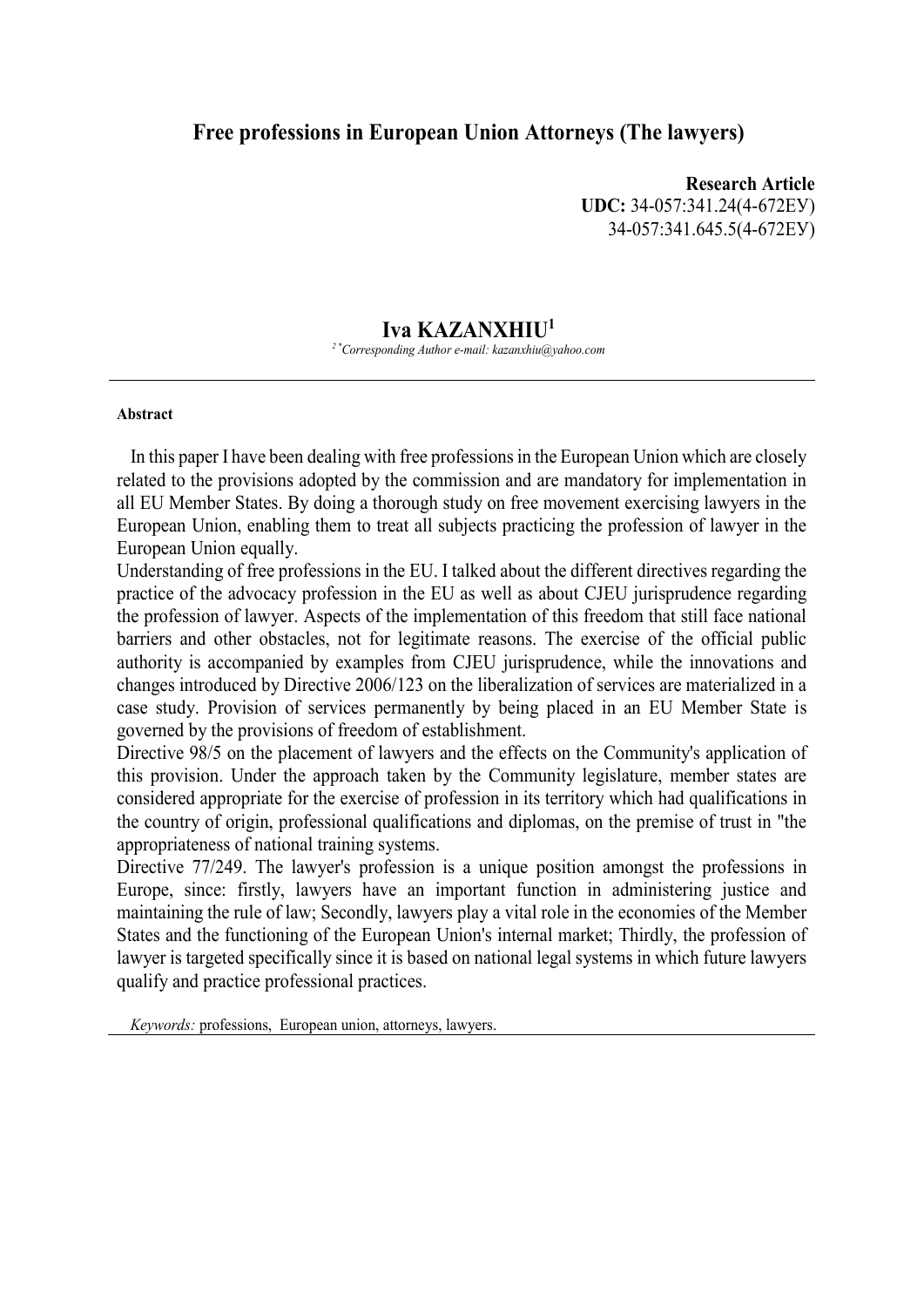## **1. Introduction**

The right to practice a professional activity in the EU is based largely on the in-depth analysis of the Community provisions on the free movement of services, first of the TFEU provisions, and secondly the provisions of Community acts, the directives that are very much in this area, and Council regulations, and CJEU decisions.

Directive 89/48 / EEC, which is not subsequently amended by Directive 2005/36 / EC. In this regard, the directive distinguishes between a regulated occupation and an unregulated occupation. A profession regulated under Article 1 (c) and (d) of Directive 89/48 / EC is that profession which is governed by national rules. These directives are applicable and apply throughout the EU without exception. the internal affairs of the states that include the domestic legislation of each member state in the EU.

Professions consist of two categories: regulated and non-regulated professions. It is worth noting that regulated professions can also be exercised against the salary, and in this case, the professional employee does not exercise a free profession in the sense of the provisions on free professions, e.g. a physician, engineer, or employee lawyer of a large firm, assistant pharmacist, nurse, etc. - An unregulated profession includes professions whose activity is not related to trade, industry, crafts or agriculture. Usually are the intellectual or the noble professions, whose usufruct is the reward. Unregulated professions can be exercised freely or in some cases may be required a permit to practice. They are not covered by Directive 2005/36.

# **2. Understanding free professions in the EU**

The creation of a European market for regulated professions is based on the recognition of the two main freedoms: stabilization and service Para stabilization, being represented in "Two ways in which a service sector operator can benefit from his / her right to movement within the Community ".

The first judgment concerning the non-application of the directives related to free professions was in 1974. This trial was inspired by a Dutchman's story.

*Van Binsbergen relates to a Dutch citizen who acted as a legal advisor to Van Binsbergen over proceedings before a Dutch social security court and moved his residence from the Netherlands to Belgium during the proceedings. He was told he could no longer represent his client, as under Dutch law, only Dutch-based persons could act as legal advisers. In this case a pre-trial request was made to the CJEU to determine whether Article 56 had direct effect and the Dutch rule was consistent with it. The CJEU hereby expresses itself in several points in relation to the above* 

questions, namely in points 20, 21, 22, 24, 25, 26<sup>5</sup>. The Court of Justice, in order to clarify, made the decision to clarify the purpose of the clause national treatment, and emphasize that the implementation of the article. 59 (now Article 49 Trattato UE, now Article 56 TFEU), was an alternative, during the transitional period, to the adoption of secondary legislation, which was no longer subject to this condition.

As for the legal profession, the inability to coordinate curricula - as with the study of individual national rights - made Union legislators limit its intervention to the free provision of legal services where Directive 77/249 / EEC (1977/03/22). The foundation of the general system was the principle of mutual recognition, developed by the Court of Justice in the case of the well-known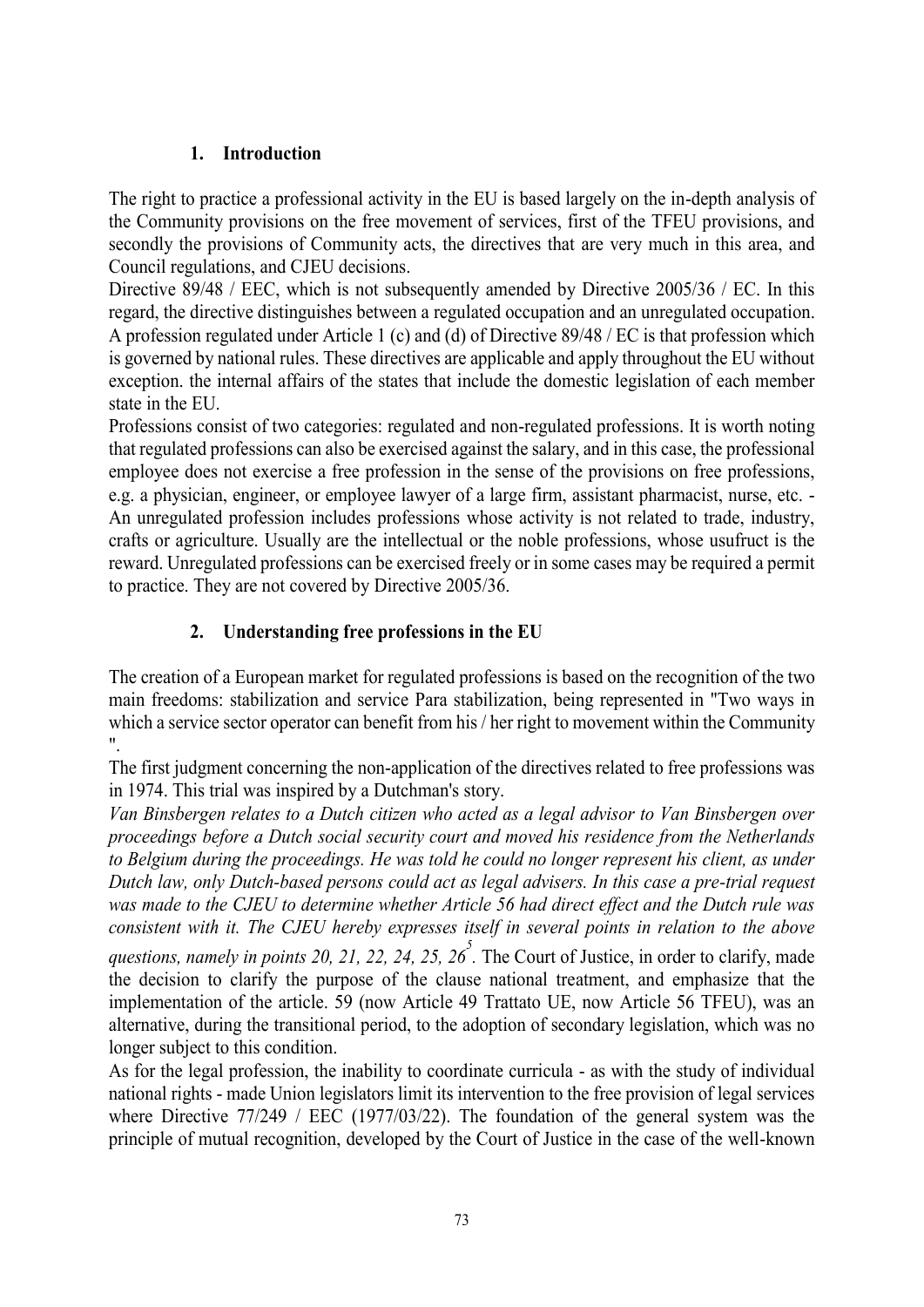Cassis de Dijon in the free movement of goods. They later expanded from commodity goods and became the basic mechanism for realizing the internal market.

The first one finds its legal basis in the article. 43 (now Article 49 TFEU) of the Treaty, which prohibits restrictions on the freedom of citizens to move to a Member State other than a member state other than an undertaking which they are required to pursue. System operations are implemented with the article. 45 (now Article 51 TFEU) Tratt. EC, those activities which the country of destination is connected, even by chance, with the exercise of free professions but which are related to the host country and not to the country of origin.

## **3. Subjects of freedom of establishment**

For professions that have implications for public safety and public health may also require a preliminary capability test. For services performed using a title other than that commonly used in the country 'guest', may require that the service provider because recipients of a variety of information services such as registration number to be registered, registry overseers, professional enrolment order.

Entities or beneficiaries of the right of establishment can be divided into two groups: in individuals, individuals, and legal persons, companies or firms as defined in Article 54 TFEU - *("Business Companies or Companies" are commercial companies or registered under civil or commercial law, including cooperative societies and other legal persons governed by public or private law,*  with the exception of those who are non-profit ") and treated equally as natural persons. The subjects of the right of establishment are self-employed persons and as such differ from employed persons whose status is regulated by the head on the free movement of workers.

As regards legal persons as beneficiaries of freedom of establishment, companies and firms to exercise the right of freedom of establishment, they must meet the following conditions:

- they should be formed / created in accordance with the law of a member state;
- They should have the registered office, central administration or principal place of business within the EU. In the context of providing services, if the central administration of a company or principal place of business is established outside the EU, the company's activities must have an effective and consistent link with the economy of a member state, except for a link based on nationality, which is a link based on the nationality of penners or members of the management or oversight of bodies or of persons holding equity shares;
- **Example 1** legal person should pursue economic activity for remuneration, so non-for-profit enterprises are excluded from the scope of Article 54 TFEU. However, this does not mean that the other provisions of the Treaties are not applicable to non-for-profit undertakings as in Case 172/98 Commission v. Belgium.

# **4. Legal regulation of free professions**

A profession regulated by Article 1 (c) and (d) of Directive  $89/48$  / EEC is the profession that national rules (whether legislation, regulations or administrative provisions) governing / regulating the conditions for taking over or pursuing the activity domestic professionals impose the mastery of a diploma or other qualification certificate as a precondition for practicing that profession. Among the regulated professions, the best known are lawyers,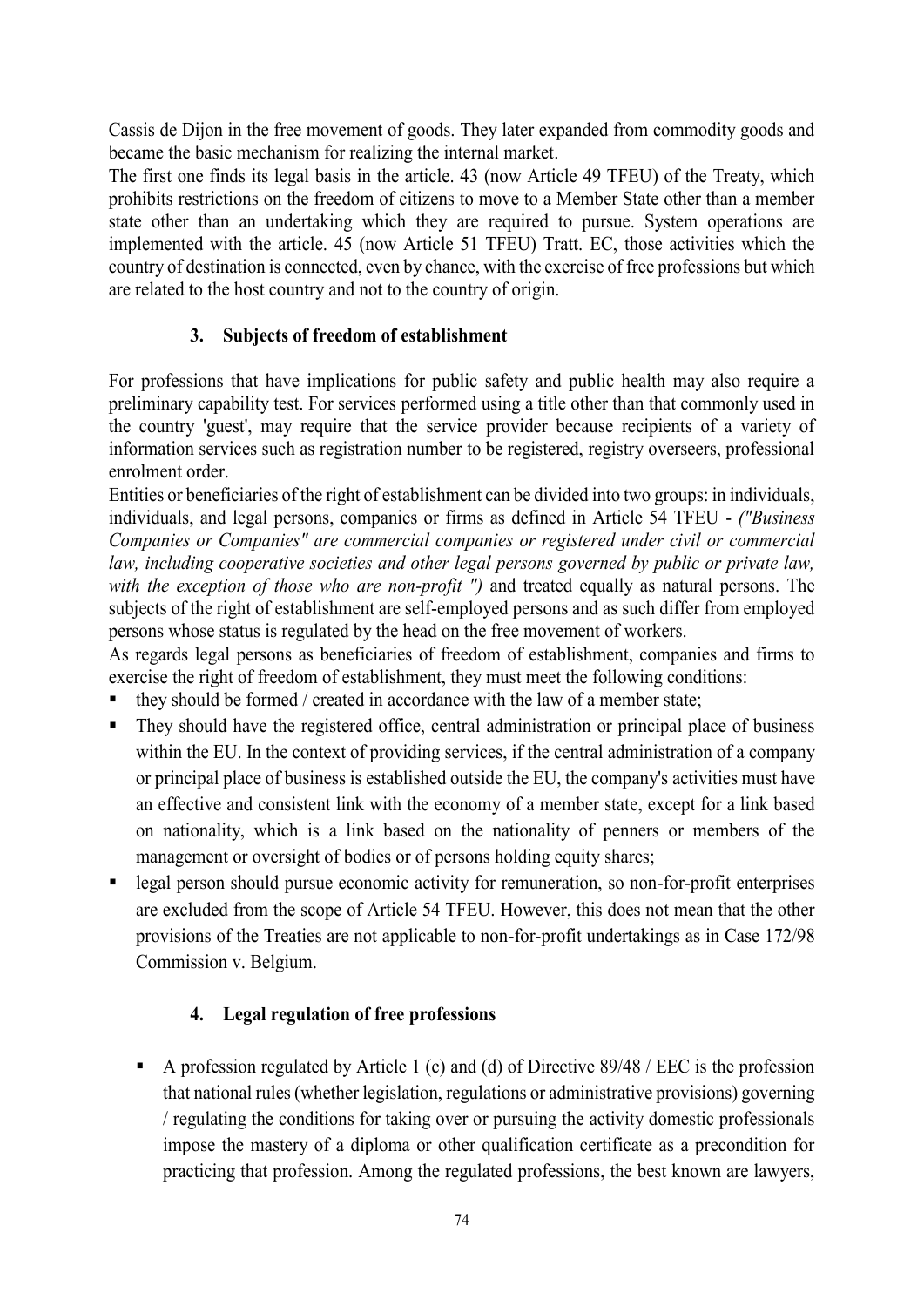accountants and doctors. It is worth noting that regulated professions can also be exercised against the salary, and in this case, the professional employee does not exercise a free profession in the sense of the provisions on free professions, e.g. a physician, engineer, or employee lawyer of a large firm, assistant pharmacist, nurse, etc.

- An unregulated profession includes professions whose activity is not related to trade, industry, crafts or agriculture. Usually are the intellectual or the noble professions, whose usufruct is the reward. Unregulated professions can be exercised freely or in some cases may be required a permit to practice. They are not covered by Directive 2005/36. A person exercising an unregulated profession can freely pursue his / her profession without the need for a permit or authorization, but if necessary based on the principles set forth in Vlassopoulou case 340/89. We note that free professions are regulated not directly by the treaty, but through sectoral directives based on Article 53 of the TFEU for the obligation of Community institutions to issue directives on the recognition of certificates, diplomas and professional qualifications, to supplement the deficient legal framework of protection and their realization in practice in the Single Market. With this in mind, for the purpose of exercising the free movement of services of freedom of establishment and the freedom of movement of employees, it is essential that a subject of this professional qualification be valid in any Member State where he wishes to exercise his profession for which he has been qualified in a Member State or even a third, since Article 53 of the TFEU provides for the obligation of Community institutions to issue directives for the mutual recognition of diplomas, certificates, evidence or formal qualifications in relation to enabling the exercise of professions as economic activities, independent and unrestricted
- *In this case, the Court after finding that since no directive under Article 53 was applicable to the regulation of this case, it referred to the Thieffry and Patrick cases and decided in the 1991 decision that: a Member State which allows access to a particular activity with the possession of a diploma or a professional qualification must apply Article 49 of the TFEU and take into account diplomas, certificates and other titles that the person concerned has acquired for the purpose of pursuing the profession in question in another Member State by proceeding with the comparison between the competences certified by these diplomas and the professional qualifications required by the national norms (the same as in Case 104/91 Aguirre Borrell in relation to the profession of real estate agent, 375/92 Spain, Spain, concerning the profession of tourist guides) . With this decision, the CJEU has theorized the presence of a system of recognition very similar to that envisioned by the directives on mutual recognition, and this jurisprudence continues to be of value despite the adoption of several directives in the field of mutual recognition.*
- cases that are not regulated by any directive in force and in which recognition can only come by referring to Article 49 TFEU or other norms in the field of free movement, as may be the case for unregulated professions, as outlined above that they do not fall within the scope of the directives issued under Article 53 TFEU, as well as for professions or work not governed by the legal norm but by the collective labour agreement, and member states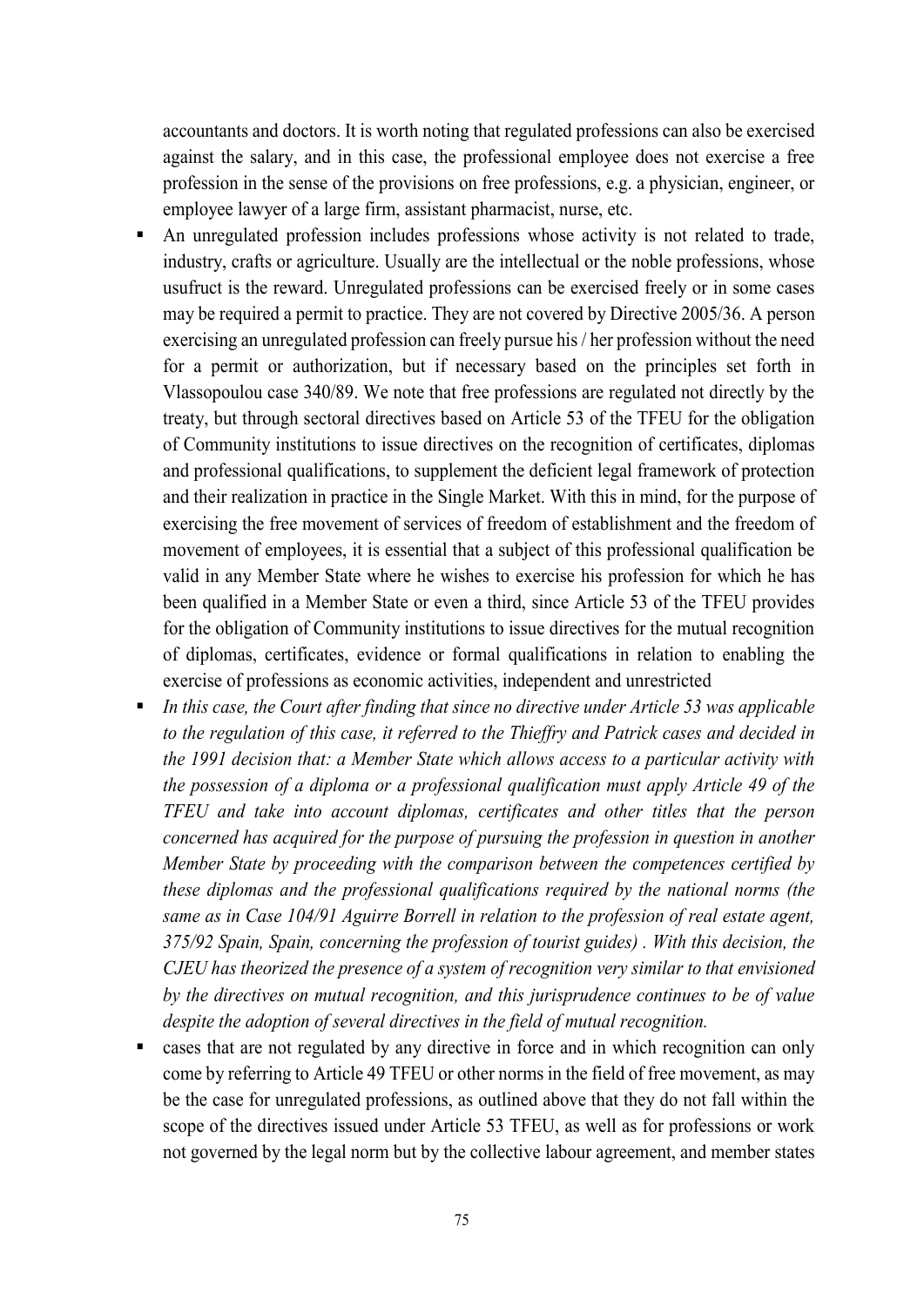are obliged to accept and *apply Vlassopoulou's conditions for recognition of equivalent degrees issued by other member states. As an example, issue 234/97 Teresa Fernandez de Bobadilla v. Museo Nacional Del Prado, where de Bobadilla, a Spanish citizen resident in Madrid after having received bachelor's degree at Boston University, USA, received an MA in the fine arts restoration in the United Kingdom in 1989. A grant from Muzeo Prado helped her study in the UK where she worked from 1989-1992 to Prado in Spain under an interim contract as a restorer of the article on paper. Under the terms of a collective agreement concluded in 1988 by Prado and staff representatives, the restorer's post was preserved for persons who possessed qualifications awarded by the restoration fund of the faculty of beautiful articles or by the school of fine arts or by the school of articles in Spain, or any other qualification recognized by the competent authorities. In October 1992, Mrs. De Bobadilla applied to the relevant Deputies of the Minister of Education to officially recognize the school earned in the UK as equivalent to a Spanish school in the preservation and restoration of cultural assets but was notified that her English diploma was recognized, had to demonstrate sufficient knowledge of the 24 subjects listed in the notice through a two-part examination. In November 1992, Prado organized a competition for a permanent post of a handwritten article restorer, and Mrs. De Bobadilla's application was removed with the claim that it did not meet the requirements set out in the collective bargaining agreement. Mrs Bobadilla filed a lawsuit for the annulment of such claims as being in violation of the Spanish constitution and Article 39 TEC (Article 45 TFEU);*

 cases where EU citizens acquire their qualifications in a non-EU country, exercise their right of residence in the host Member State and then seek to practice it in another member state such as issue 154 / 93 *Taëil-Albertini and 319/92 Haim v Kassenzahnärtzliche Vereinigung Nordrhein. Tawil-Albertini, a French citizen, received a dental qualification in Libya, who later became acquainted in Belgium where he practiced as a dentist. When he applied for authorization to practice in France, he was refused on the ground that his qualification was obtained in a non-member State and, as a consequence, Directive 78/686 / EEC relating to the mutual recognition of diplomas, certificates and other evidence formal qualifications of dentistry practice, was not applied to him. Taül-Albertini argued that he was covered by the directive while his qualification was recognized in Belgium.*

### **4.1 Directive 98/5 on the Placement of Lawyers and the Effects on the Community Implementation**

Directive 98/5 / EC, adopted in February 1998, after more than three years of discussion, is an important step towards affirming the European lawyer in the Figure. The adoption of this instrument is, in fact, the backbone of a slow, but necessary, liberalization of the legal profession at Community level, which has contributed to all the case law.

Article. 2, Directive 98/5 / EC lays down the right of lawyers to practice stably in all Member States using their professional title, subject to registration with the competent authority of the receiving State (subject to the presentation of a document certifying "professional registration with the authority (Article 2, Directive 77/249 / EEC.) - this is dependent on the verification by the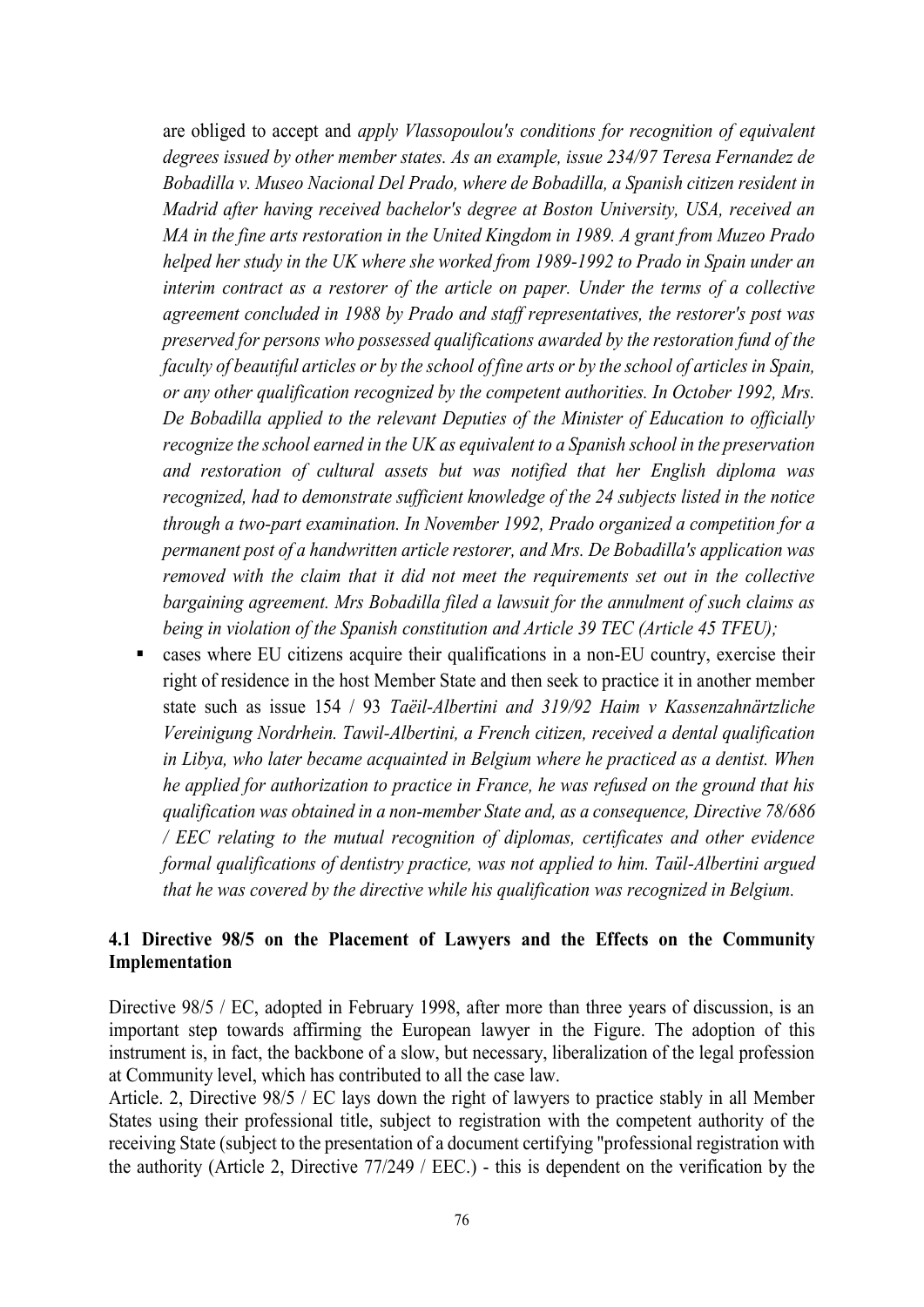competent authority of the country of origin, Article 3) This registration requirement which is expressly excluded if professional armies under freedom to provide services the competent authority of the receiving State, the compliance of established lawyers with the rules of professional conduct in force there.

Therefore, Directive 98/5 / EC introduces an additional treatment in comparison with the general recognition of diplomas (now of professional qualifications) to facilitate the exercise of the freedom of attorney.

Must impose the "local" professional concourse formula, already foreseen for providing services by lawyers (Article 5, Directive 77 / 249 / EEC), the Community legislature sought to avoid the creation of a difference in treatment between them and the lawyer established in the host Member State regarding the ability to carry out representation and defense activities in court. The obligation to act "in concert" will be implemented, as stated in recitation. 10, Directive 98/5 / EC, in accordance with the interpretation that that concept gave to the Court of Justice in its judgment of 25/02/1988, 427/85, Commission / Germany, and added to a judgment a little later , The Court Giust. 1991/7/10, Commission / France. The rules of sustained lawyer functioning represent another point of contact with what is foreseen by the lawyer-service provider: it is the application of the so-called dual ethics principle. Directive 98/5 / EC, in fact, stipulates that, notwithstanding the rules of professional conduct applicable in their Member State, a lawyer under his homecountry professional title is subject to the same professional and ethical rules faced by lawyers who practice under the relevant professional title of host Member State, including those related to disciplinary proceedings.

The *CJEU has been very excited at this point and stated that the only condition for registration is the submission by the applicant to the competent authorities of the host Member State of a certificate certifying the registration of the competent authorities of the home Member State.*

### **4.2 Directive 2005/36 on the recognition of professional qualifications and the effects of practical application illustrated by CJEU jurisprudence**

The Directive has in its contents 65 articles and makes the following adjustments:

 presents, for the first time, a distinction in relation to free professions in terms of the establishment and provision of services on the basis of temporarily or sustainability and sustainability on time. In the cases where service is provided, a balance has been established between the free movement of legally established professionals in a Member State and consumer protection, based on mutual recognition and control by the host Member State, which may ask the service provider to make a statement before providing the services including details of any insurance coverage or other personal or collective defence remedies related to professional liability. The receiving Member State may also require that the first application be accompanied by particular documents listed in an annex to the Directive. When the host country requires a pro forma registration (for the sake of the form) with the professional society competent, this should be done automatically. When a professional service is provided on an interim and casual basis for a period of not more than 16 weeks per year, a service provider is not required to apply for recognition of his qualifications but he may provide services under his original professional title, and is subject to certain conditions imposed to protect the user of the service. In particular, it may be necessary to provide the recipient of the services and the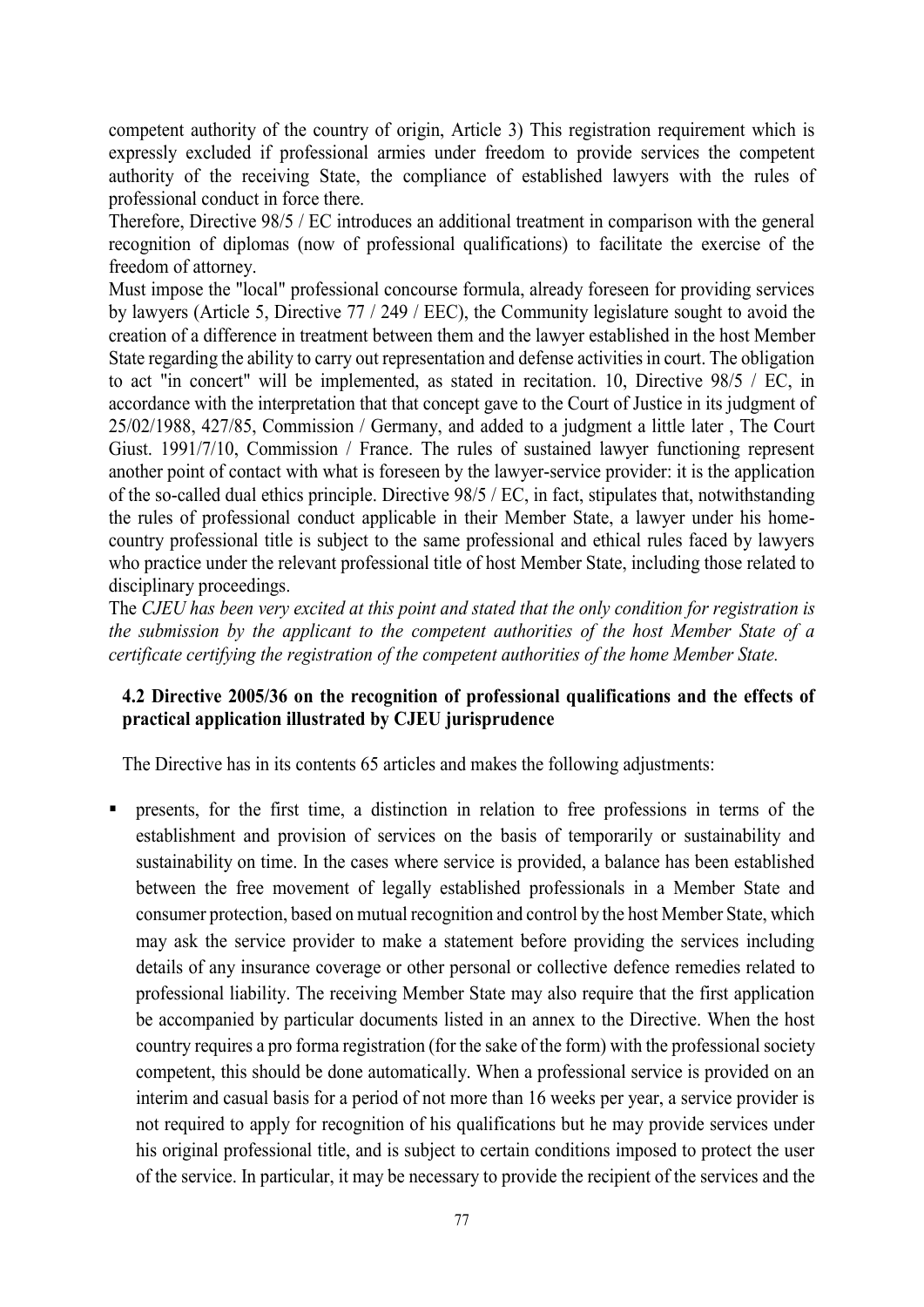national administration with information. In the case of temporary movement, if the professions in question have implications for health or public safety and do not benefit from automatic recognition under Title III of Title III of the Directive, the host Member State may carry out the verification of professional qualifications in accordance with the principle of proportionality.

- **Example 1** leave the recognition mechanism established by Directive 89/48 / EEC as amended by Directives 92/51 / EEC and Directive 1999/42 / EC unchanged.
- For unregulated professions, the person concerned must prove that he has been practicing that profession for a period of two years during the 10-year period preceding the provision of the services.
- when a person as an employee or a self-employed person wants to exercise the right of establishment, the directive sets out the conditions for the recognition of professional qualifications and the rules governing the cognitive mechanisms. Three recognition systems are provided by the directive:
- *automatic recognition* of qualifications for specific professions that provide for an automatic recognition of the qualification certificate relates to 7 professions architects, dentists, nurses responsible for general care, doctors, veterinarians, midwives, and pharmacists who are called otherwise sectorial professions and minimum training conditions have been harmonized at European level. In the past these professions were regulated by sectoral directives and now after their harmonization are covered by the automatic recognition provided by the directive  $1$ .
- *general system:* applicable to all professions all types of diplomas which are not covered by specific recognition rules and situations where migrant professionals do not meet the conditions set out in other recognition schemes. In the case of significant differences between training received by immigrants and requests by the host member state, the "compensatory" measures and the recognition mechanism established by the previous directives remain unchanged. This system is built to meet the lack of specific harmonization directives when the level and duration of training that regulates access to certain professions is not essentially equivalent in different member states, and therefore there is no automatic recognition but verification by the authorities of the receiving State that certificate of competence or qualificationsprofessional qualifications have been issued by the competent authorities of a member state and the level of qualification pursued is equivalent to that required in the host country.
- automatic recognition of qualifications based on professional experience applies to industrial, contractual and commercial activities listed in the Directive and certified by the professional experience referred to in Annex IV of the Directive. There are two ways to recognize these activities: first, under Articles 17-19 of the directive, specifying the minimum deadline and the

-

<sup>1</sup> Guide de l´utilisa ESMr directive 2005/36, Tout ce que vous voulez savoir sur la reconnaissance des qualifications professionnelles në http://ec.europa.eu/internal\_market/qualifications/docs/guide/users\_guide\_fr.pd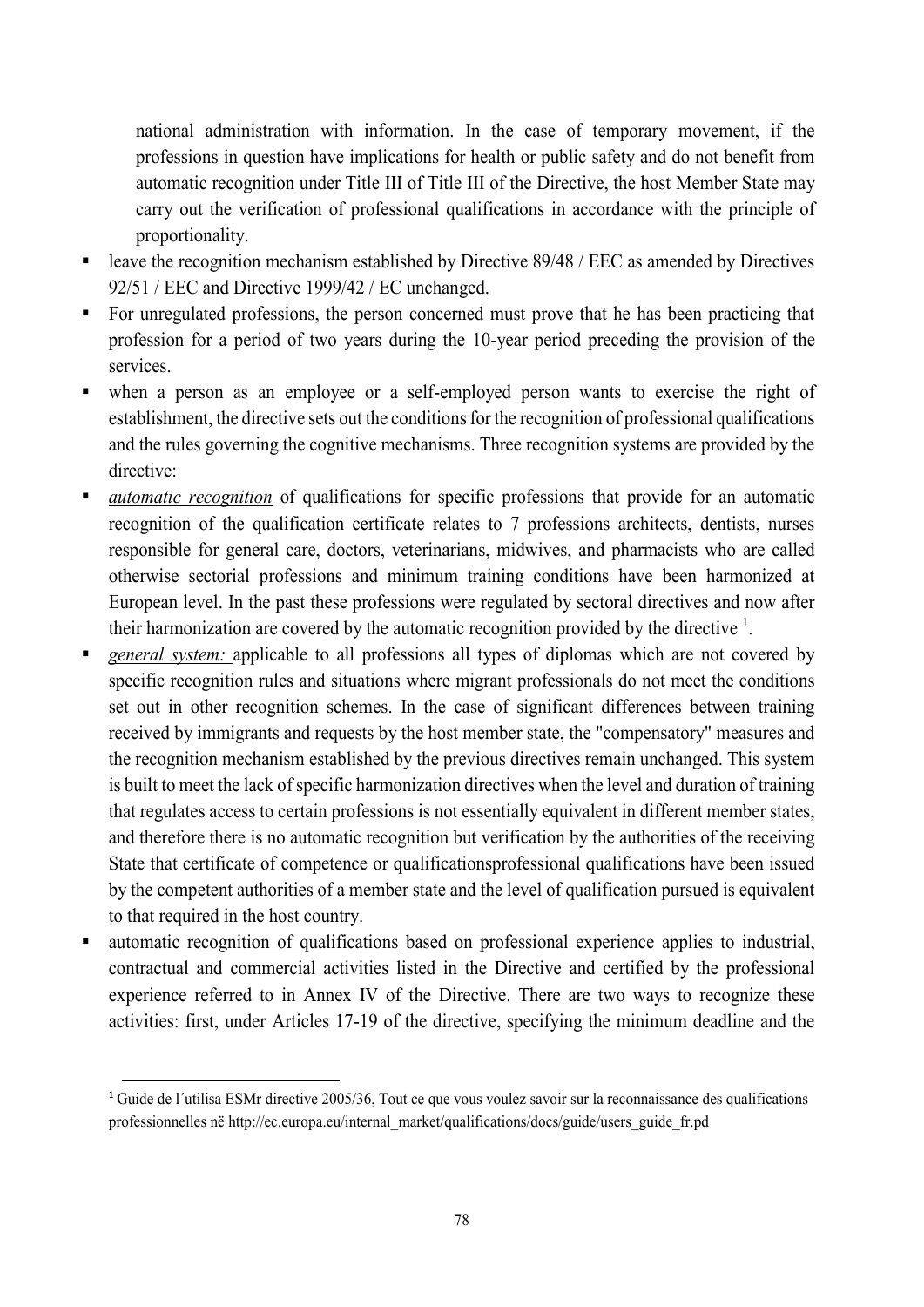nature of the experience required for the different occupations of the list, and secondly, if these conditions are not met, mutual recognition may be required general system.

- the directive does not apply, inter alia, to mariners' professions, company auditing, insurance intermediaries, air traffic controllers, and other occupations in the field of transport and related activities involving toxic products.
- The new directive provides for "common platforms" as defined by a set of professional qualification criteria that are appropriate for the compensation and substantial differences that we have mentioned below. These platforms may be submitted to the Commission by Member States or by professional associations or organizations that are nationally or Europeanly represented and, if adopted, the receiving State shall initiate the application of compensatory measures.
- establishes a network of contact points (placing in each member state) having the task of providing information and assistance to EU citizens regarding the recognition procedures and solving any difficulties that may arise in obtaining recognition of their professional qualifications. The network enhances co-operation between national administrations and between them and the Commission.
- The directive also envisages the introduction of professional "knights" by professional associations and organizations with a view to monitoring the careers of professionals and containing the information specified in respect of professional qualifications, the legal decision of the holder, any disciplinary measure against him and the details of the relevant national competent authority.

## **4.3 Directive 77/249 on the freedom to provide services by lawyers, the effects of its implementation in the EU and the recognition of the profession of lawyer**

Directive 77/249 on facilitating the exercise by lawyers of the free movement of services:

Recognizing the legal profession of an EU lawyer has faced difficulties in having a specific solution. There are two ways of recognizing the lawyer's title: one concerns the pursuit of the general regime of the 2005/36 directive being reviewed, the second concerns the implementation of Directive 98/5 on the placement of lawyers in one state member other than the one in which he was awarded the qualification. In relation to the first route, reference should be made to Article 14 (3) of the Directive, which provides*: "For professions whose exercise requires an accurate recognition of national law and in which the services and consultancy and / or assistance in question of national law constitutes an essential and continuous element of professional activity "*(taking into account the form of admission to the profession of lawyer) that the choice between a practice of adaptation or passing of a skill test is left to the Member State host, and not interested. Implementation of Directive 77/249 / EEC in Italian law: Gebhard case Italian legislation transposes Directive 77/249 / EEC, cited in s. 1982/09/02, n. 31 [61], he has engaged the European Court of Justice in his Gebhard judgment note [62]. The dispute originated from the story of Mr Gebhard who, having worked for a certain period of time within a law firm in Milan, decided to open his own studio which also collaborated with Italian professionals. After some time, Gebhard was subjected to disciplinary proceedings initiated by the Council of Lawyers for breach of the Article. 2, par. 2, l. n. 31/1982 which provided that a foreign lawyer who wished to provide services in Italy could not be placed in the territory of the Republic or a study or principal or branch office.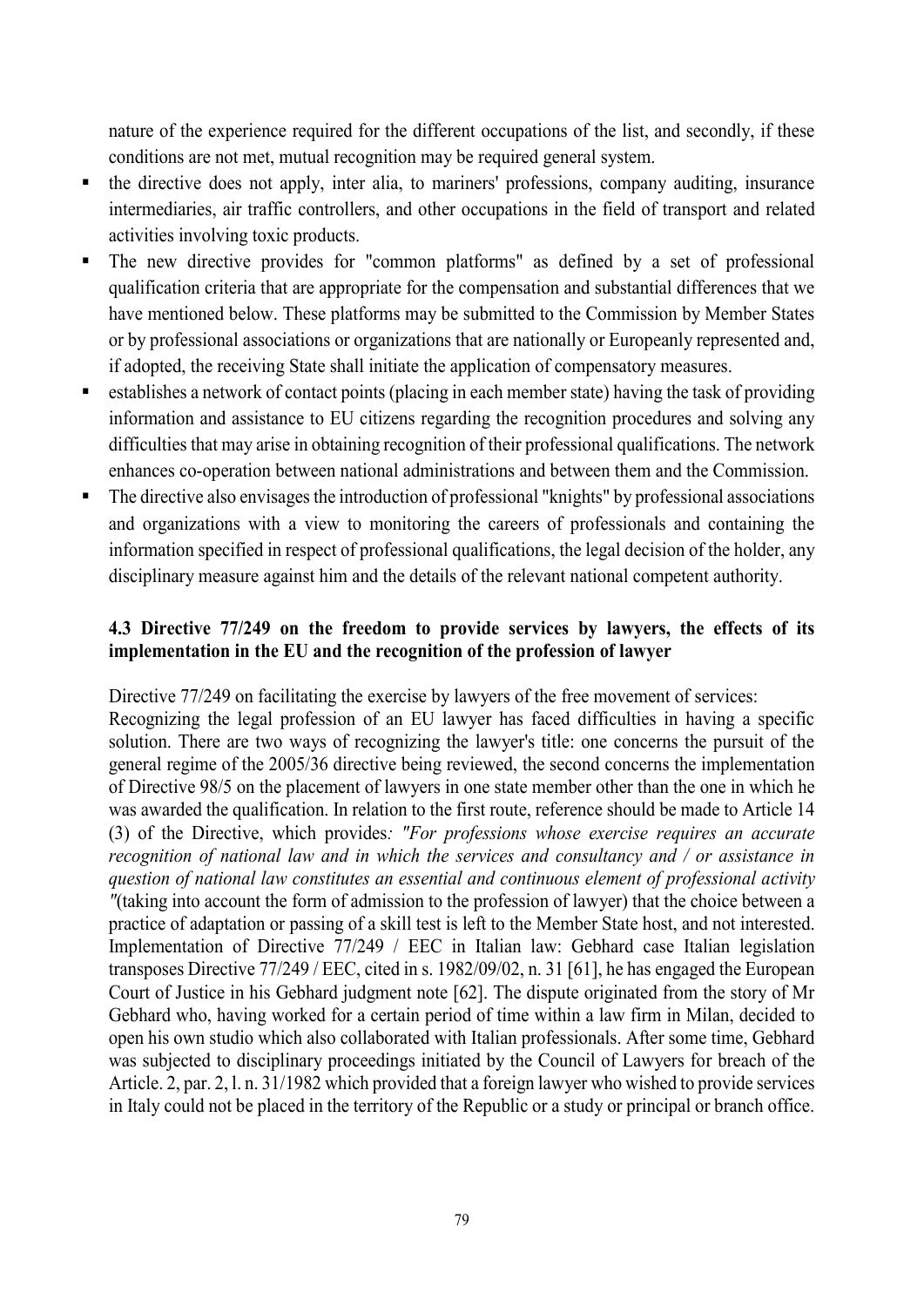#### **5. Legal Profession and Free Movement of Lawyers**

Significant growth in the demand for cross-border legal services and the consequent expansion of the internal market for services and its catchment area have resulted in the need to continue at Community level and individual national legal systems for a reconsideration of the advocacy figure and legal profession in general. Liberalization The community of this class has proven, however, from the beginning, difficult to implement and has experienced a path, not without insecurities and obstacles. This is due to the peculiarities that characterize the legal profession than other professions in terms of, for example, content.

Liberalization of the legal profession - which also preceded those of other professions - has played an important role in the Court of Justice. Freedom of establishment and provision of services were, in fact, at first, thanks to the law applied case which has known the direct effect of the articles. 43 and 49 Tratt. EC (now Articles 49 and 56 TFEU) - resulting in overcoming discriminatory barriers based on nationality - only in respect of professionals belonging to the forensic class to meet the training requirements laid down by the receiving State, they intend to to practice the profession in permanent or temporary form. To do this you should:

- have completed as a lawyer enrolled in List II of attorneys a legal profession period of two years and have passed the examination at the end of forensic training, or
- have passed the probation test provided for the benefit of lawyers another EU member state through the amended law of 10 August 1991 fixing for the legal profession in the general system for recognition of diplomas of education is given after completion of the training of a minimum of three years or
- as a European lawyer accepted in practice exists under his professional title, effectively and properly justifying followed for a minimum of three years. Some details about language requirements
- The profession of lawyer is a free and independent profession. The profession can be exercised individually. Lawyers can be united in the manner provided by law with legal personality. They are the only ones allowed to assist or represent the parties, to protect them before the courts of any kind whatsoever they may be, to obtain their documents and their evidence to file for the judges, to sign and sign the acts of necessary for the regularity of the procedure and guide the process so that we can reach judgment. Only lawyers can provide, usually and after compensation, legal advice or prepare acts signed on behalf of others by individuals. Lawyers representing or assisting their clients in international courts, such as the European Court of Justice at the European Court of Human Rights. Lawyers are bound by professional secrecy; which rule is a rule of public law the violation of which is punishable under the criminal law. In order to exercise your legal profession and in Luxembourg, you must be registered in the Chamber of Advocates designated in the Grand Duchy of Luxembourg. The above applies also to European lawyers who wish to practice in Luxembourg under their professional title.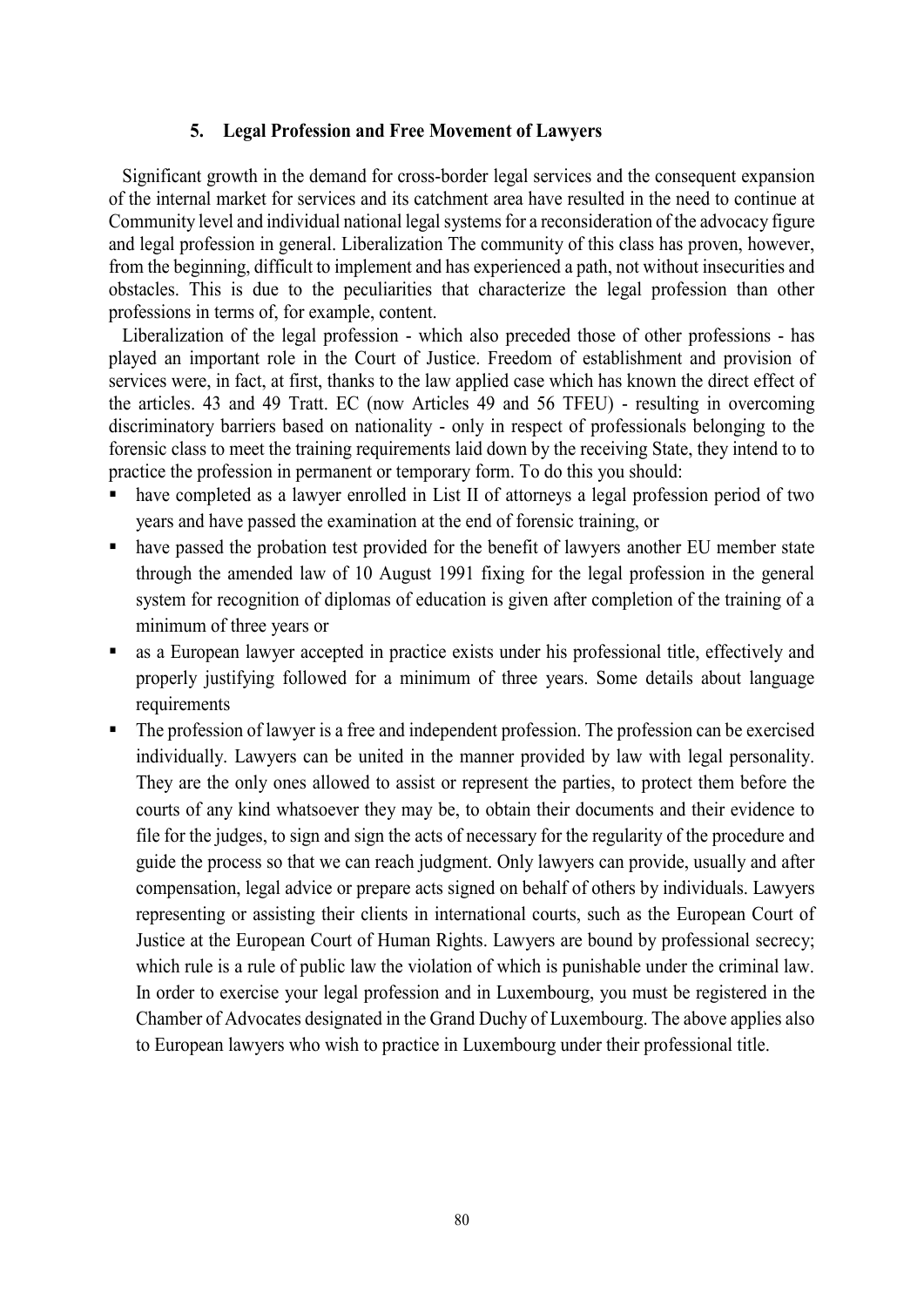- *In order to carry out judicial activity, the following simple terms must be respected:*
- a) Recognition of the appointment must be reported immediately to the judicial authorities and the chair of the respective room on the territory;
- b) the benefits associated with this duty must be carried out in consultation with a lawyer Italians registered and received in practice before the requested authority;
- c) the lawyer or prosecutor referred to in the previous letter
- d) provides the relationship with Judge and undertake, about the same and behavioural performance professional, fulfilling the duties assigned to the defence counsel by law.

# **6. Understanding the practice of a lawyer profession in the European Union**

There are fundamental principles in the exercise of the legal profession that are similar across Europe, although there are minor differences in the way they are expressed in different jurisdictions. Fundamental principles are underlined in national or international codes that regulate attorneys' conduct. European lawyers are committed to these principles, which are essential for proper administration of justice, access to justice and the right to a fair legal process as required by the European Convention on Human Rights. Advocacy bars and legal associations, courts, legislators, governments and international organizations should be guided and protected by these fundamental principles in the public interest.

*The basic principles are, in particular:*

(a) Independence of the lawyer, and the freedom of lawyers to pursue the client's case.

(b) The right and obligation of a lawyer to confidentiality of his client's affairs and respect of professional secrecy.

(c) Avoiding conflicts of interest between his or her clients, or client and attorney.

(d) Dignity and respect for the profession of lawyer, integrity and good reputation of the lawyer.

(e) Loyalty to the Customer.

(f) Fair Treatment of Customers with regard to Payments.

(g) Professional Attorney's Competence.

(h) Respect for peer professionalism.

(i) Respect for the rule of law and fair administration of justice, and Self-regulation of the legal profession.

Respect for these principles is the basis of the right to legal protection, where the latter is the cornerstone of all fundamental rights in democracy.

*Basic principles underline the common basis which is underlined by all national and international rules that regulate the conduct of the European Advocates*

 *The national professional rules of the states of Europe, including the rules of those countries that are not members of the CCBE, which share these common principles of the European legal profession.*

### **7. Right of service and competition of lawyers in the EU**

Every lawyer is authorized to freely provide his professional services to another European country (i.e. host country) with the title of the country of origin without the right to use the title of the lawyer of the host country, and only on a casual and irregular basis, it is not equipped with this Directive the right to settle in the host country.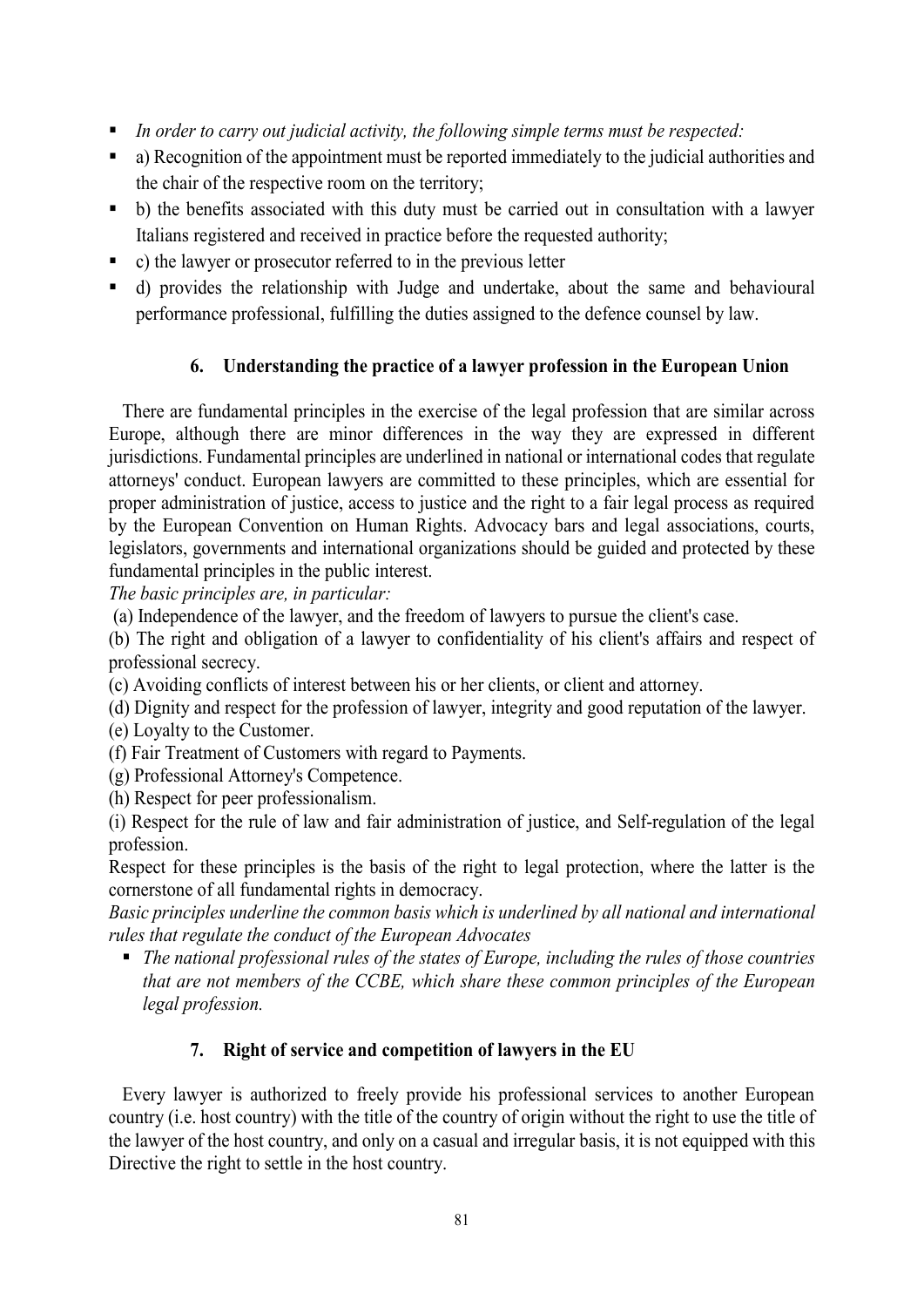Lawyers who come to practice a practice with a host country attorney and before starting their professional activities in the state, a lawyer coming from another EU country should send a special notice to the President of the Chamber of Lawyers for the exercise of this activity, the exercise of their attorney's community activities are subject to the disciplinary jurisdiction of the Association Council for the territory. Recognition of professional qualifications. In order to obtain the recognition of a lawyer's professional title as well as other professional qualifications obtained in the European Union for the pursuit of the profession, you may follow the procedure for recognition of professional qualifications pursuant to Directive 2005/36 / EC on the recognition of professional qualifications. Pursuant to Article 206/2007, the recognition of a legal profession is subject to passing a candidate's ability test to EU citizens seeking, for the purposes of the legal profession in Italy, the recognition of qualifications awarded by the country of origin which certifies professional training and possession of which the law of that State will do the exercise of the profession.

### **7.1 Access to the profession of training of lawyers in the EU**

The profession of lawyer is a free and independent profession. The profession can be exercised individually. Lawyers can join legal entities. They are the only ones allowed to assist or represent the parties, to protect them before the courts of any kind whatsoever they may be, to obtain their documents and evidence to bring them to court, to lie down and to manage all the evidence necessary to appear in court.

Only lawyers can provide, usually and after compensation, legal advice or prepare acts signed on behalf of others by individuals. Lawyers representing or assisting their clients in international courts, such as the European Court of Justice at the European Court of Human Rights. Lawyers are bound by professional secrecy, that rule is a rule of public law the violation of which is punishable under the criminal law.

Lawyers registered as individuals should know the language of the legislation under the article of 24 February 1984 in the language regime as well as any other language necessary for the exercise of their professional activities, in spite of the above mentioned. The lawyer who receives a task must have the necessary professional and linguistic skills in the pain of sanctions. The counsellor's council, after consultation with the Minister of Justice, may, under the terms of reciprocity by the non-member European Union citizen, to waive the requirements of citizenship possession listed in Schedule I of lawyers are the only ones allowed to use the title as a lawyer at the Court.

- *To do this you need to have:*
- **1.** Completed as a lawyer registered in List II of lawyers a Legal profession period of two years and have passed the examination at the end of forensic training, or
- **2.** To have passed the probation test given for the benefit of lawyers to another EU Member State through the amended Law of 10 August 1991 the legal profession in the general system for the recognition of diplomas of education is given after the completion of the training of a minimum of three years, or

A European law practitioner accepted in practice exists under his professional title, effectively and legitimately justified for a minimum of three years, including European Union law, or to benefit from the provisions of Article 9, paragraph 2 of the amended Law of 13 November 2002 on transposing into Luxembourg law of Directive 98/5 / EC of the European Parliament and of the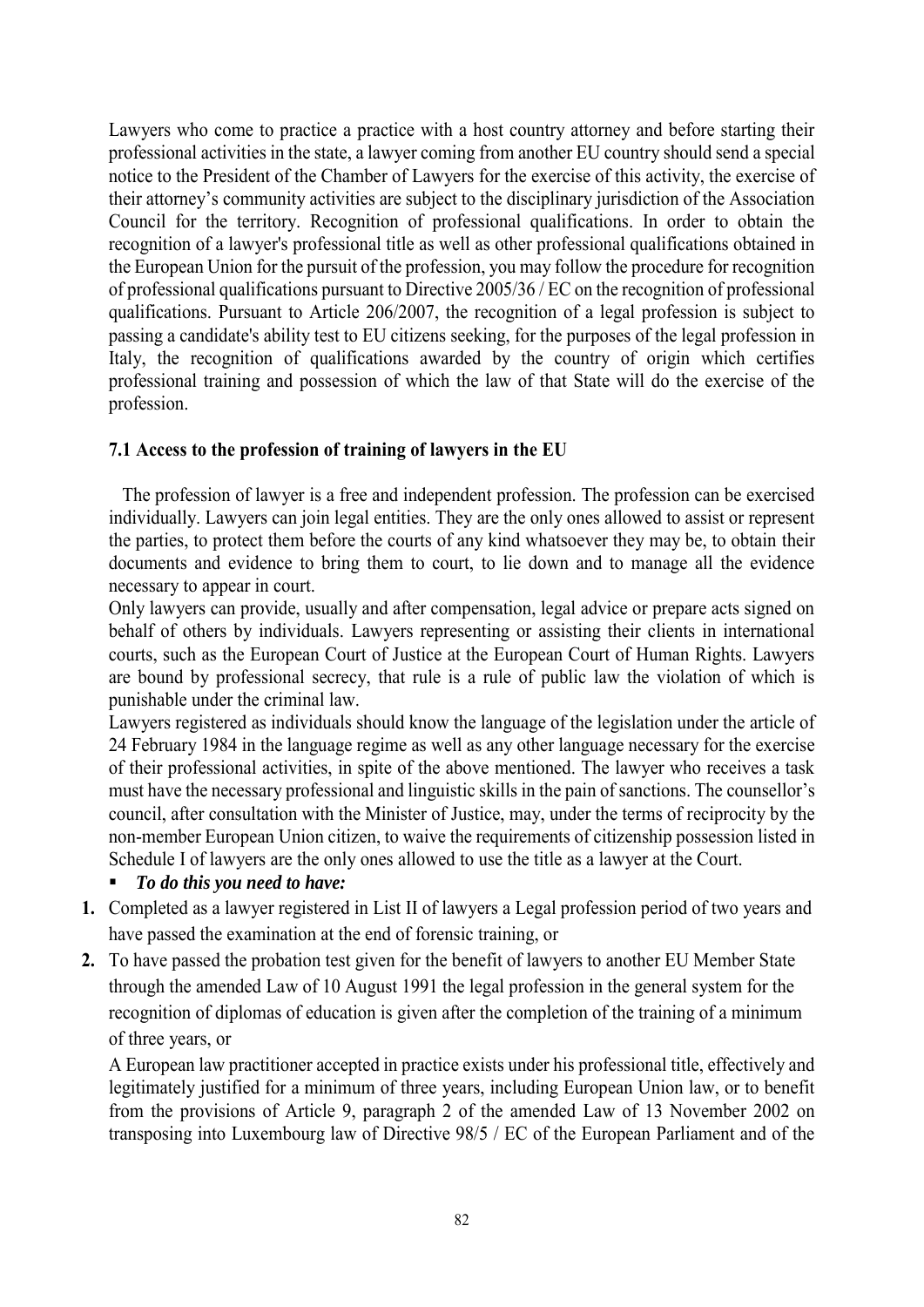Council of 16 February 1998 to facilitate the practice of a legal profession in a Member State other than that in which you have acquired the qualifications of Lawyers.

#### **8. Conclusions**

Lawyers whose status is regulated except the 2005/36 directive by two specific directives for advocates, according to statistics, is measured to have utilized the implementation of Directive 98/5 for the establishment at the highest percentage in Brussels and Luxembourg, Germany, etc., as this Directive is effectively implemented by member states without any restrictions, what facilitate their migration to the community advocacy services market. However, if the European Union is to truly pursue the goal of transforming ESM into a competitive market for free movement of services and employment, it should coordinate efforts with Member States to harmonization and uniformization of the acquis on services and deployment, stimulating the implementation of the Single Market Strategy and its impact on national economies, to encourage the latter for efficiency and progress in implementing provisions on services and deployment. In the whole of the analysis of this important directive it should be noted that Directive 2006/123 on services and Directive 2005/36 on professional qualifications are complementary instruments dealing with various issues. Therefore, for matters not related to professional qualifications, the Directive on Services for Regulated Professions falling within its scope applies. A controversial point about the free movement of professionals and recognition of their qualifications in another member state is that of language requirements, as we speak of an EU with 24 official languages and in this case we include Norwegian and Icelandic, but Article 53 of the Directive explicitly provides that "the beneficiaries of the recognition of professional qualifications must have the language skills necessary for practicing the profession in the host Member State". And in this respect, they should be knowledgeable in proportion to the need to practice the profession. Regardless of the regulation that the directive deals with, in practice, individuals and businesses face more problems in recognizing their qualifications of non-implementation of directive 2005/36, and in such cases an EU citizen, individual or business, there are several tools to protect their clients.

There are six sectors in Europe that have employed more than 15 million workers in 2009, such as processing industry, wholesale and retail trade, human health and social work activities, construction, public administration and defence, and education, and European research predicts that the number of jobs in Europe is expected to increase by 2020, with the creation of up to 20,300,000 jobs and about 39% of these jobs will require a much higher level of qualifications. In the logic of this report, we can say that there will be a huge impact on the future enlargement with other Western Balkan countries that will increase the flows of free movement of workers in the member states where they find the conditions or the most good for the provision of services in different occupations or the conditions and procedures of facilitating and appropriate accommodation for their professions, within the national regulatory aspect that have the procedures for recognition of professional qualifications.